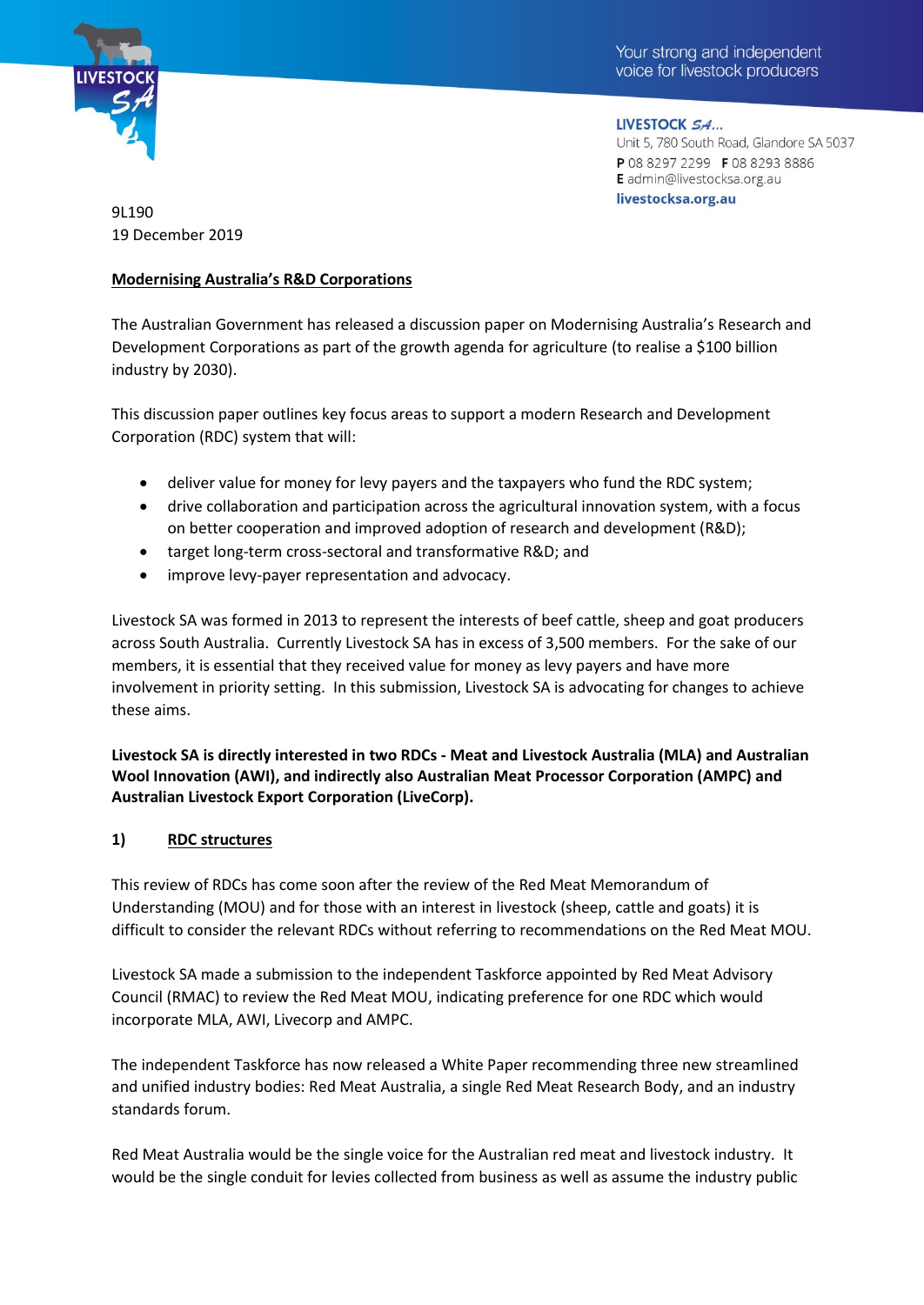$\mathfrak{D}$ 

policy, social license and marketing roles for the industry. In addition, Red Meat Australia would set the Meat Industry Strategic Plan (MISP), with all three new bodies accountable under the MISP to Red Meat Australia.

RMAC would be abolished with its activities absorbed by Red Meat Australia as well as the industry marketing function, while the research functions of AMPC, LiveCorp and MLA would be combined into a single red meat research body.

### **Should AWI be included?**

Livestock SA was disappointed that the independent Task Force concentrated solely on red meat and made no comment about AWI. Fortunately, the discussion paper on modernising Australia's RDCs now allows consideration on whether AWI should be included and if so, how.

There are mixed opinions about including AWI, with views ranging from MLA and AWI being different and the interests of the wool industry could be consumed, to it is only the one animal – sheep – and as virtually all production issues are identical, sheep should be in the same R&D organisation and it is only marketing that is different.

Regardless of these views, it is felt that there needs to be more collaboration and joint programs and activities. In the past, often there have been vast differences, for example with the Cooperative Research Centre (CRC) for Sheep Industry Innovation, AWI refused to be involved or to provide funding for the last five years of the CRC. Another example is that MLA pays 100% for MerinoSelect (producing ASBVs (breeding values) and genetic improvement tools for Merino breeders) because the AWI Board decided to cease funding it. Such behaviour, which leads to a silo-mentality should not be allowed to happen in future.

## **While consideration could be given to including AWI, this should not become the stumbling block that prevents much needed reform.**

#### **Engaging with levy-payers**

As it is difficult for direct levy-payer input on a day-to-day basis, it is essential that the bodies that represent producers have an oversight role of their relevant RDC (or RDCs).

In the case of MLA, they recognise the need to regularly liaise, seek advice and update the relevant peak bodies (Cattle Council of Australia, Sheep Producers Australia and Goat Industry Council of Australia).

In contrast AWI takes scant attention of WoolProducers Australia. If wool growers across Australia are to be effectively involved in making input, it is urgently required for WoolProducers to become the representative organisation that has oversight of AWI.

Livestock SA is a member of all four of these peak bodies.

**In any model going forwards, it is essential that the RDCs do not have too much influence over the decision-making processes of the peak industry bodies that have the oversight role on behalf of levy-payers.**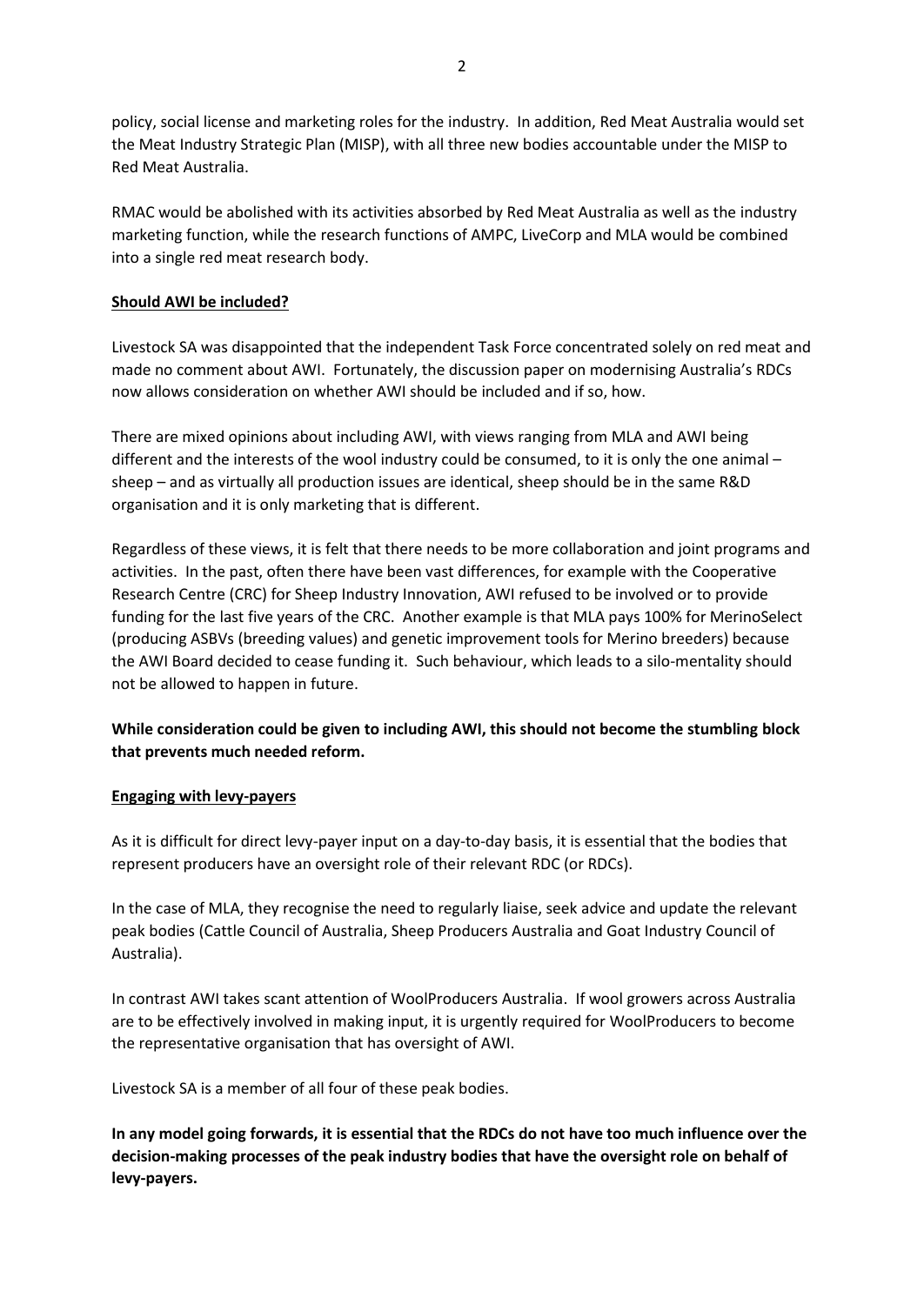### **Cross commodity issues**

# **At a cross-sectoral level, there should be a special purpose organisation to oversee cross-sectoral R&D funded by existing levy funds from each RDC.**

This new entity (not another RDC) should have the ability to operate across or even outside of the individual industry focus of RDCs. It needs the authority to act within a responsive investment framework, the capacity to manage uncertainty through adaptation, an ability to deliver arrangements which are enduring (even up to 20 years), and the capacity to attract non-traditional investors as partners.

In many ways this would be a similar model to that in South Australia between Primary Producers SA (PPSA) and six independent commodity organisations, where PPSA as the overarching body works with its six member organisations on cross-commodity issues impacting all South Australian primary producers. Livestock SA is one of the six members.

## **2) Collaboration and attracting new participants**

Livestock SA is very supportive of the MLA Donor Company model. It has injected valuable new investment into red meat industry R&D and commercialisation, with a range of benefits. The model complements levy investment through voluntary contributions and supports some of the more commercial aspects of R&D, benefiting the whole supply chain. It has assisted some of the projects that form part of the SA Sheep and Cattle Industry Blueprints that Livestock SA has developed through industry consultation.

**The MLA Donor Company model needs to be developed further, particularly to attract investment from more of the private sector, including from the food and fibre value chains and at an international level.**

## **3) Uptake of agricultural R&D**

R&D is essential and must be funded and undertaken, particularly long-term R&D. And in addition, for most projects there must also be consideration of extension and adoption of the outcomes. For on-farm projects, there needs to be a requirement of a percentage of the funding to be provided towards extension and adoption. Fortunately, MLA does provide some extension effort, and so does AWI to a certain extent – but much more is required.

To achieve improved uptake of R&D in South Australia, Livestock SA has been involved with the whole of industry in developing the SA Sheep and Cattle Industry Blueprints. In the SA Sheep Industry Blueprint the overall aim is to increase productivity by 20% by 2020, with one of the five key objectives being to act as a conduit for greater research, development and extension collaboration along the value chain at the regional, state and national level and develop a measure of greater adoption and uptake. At the regional level much of this is happening through various farming groups which is one of the best ways to achieve uptake.

### **If the value of R&D is to be achieved it is essential that there is a pathway to adoption and where applicable there needs to be an embedded adoption phase within all R&D projects.**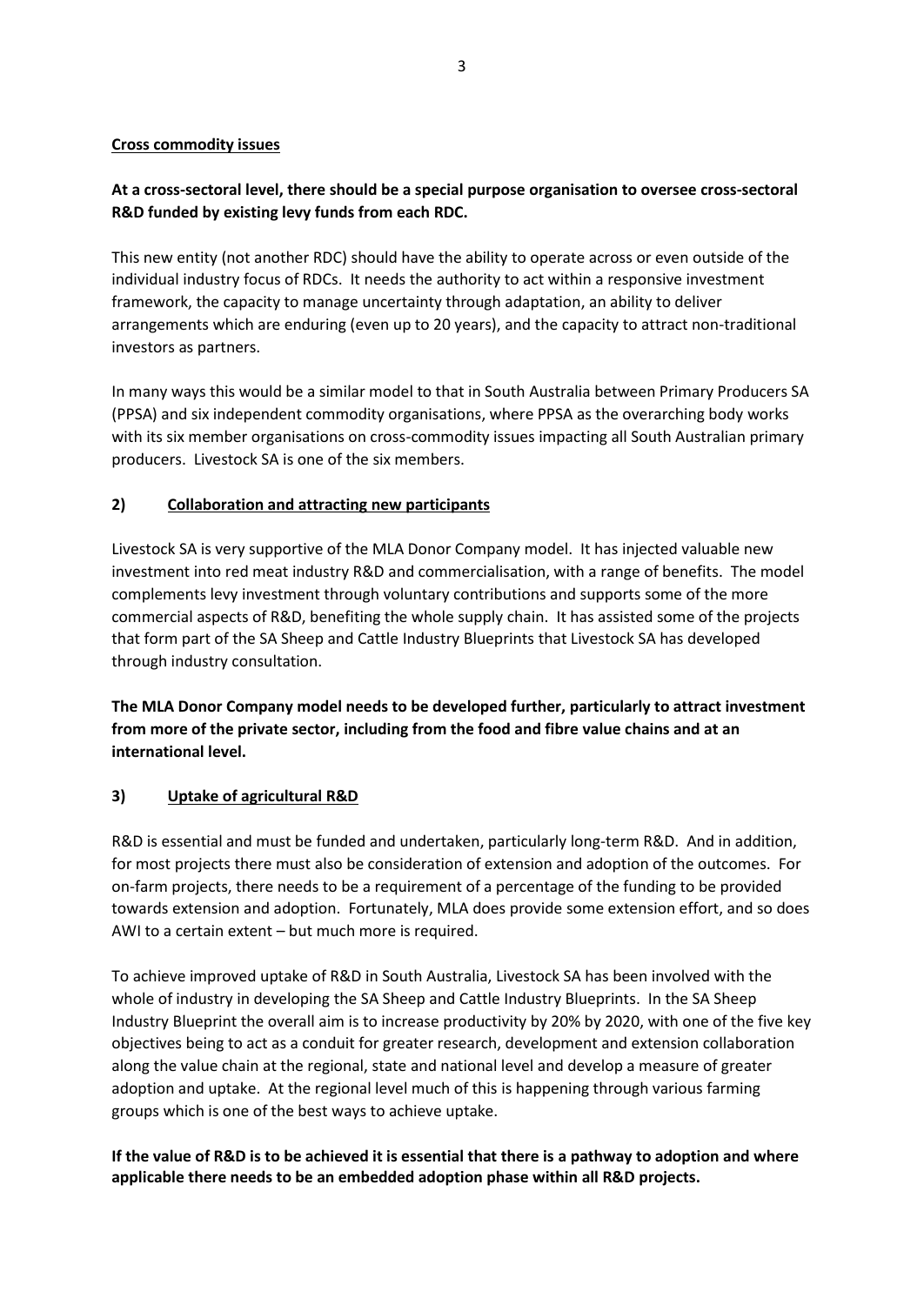### **Marketing**

The need for marketing appears to have been ignored in the Discussion Paper. Both MLA and AWI put considerable resources particularly into promoting red meat and wool overseas. On behalf of livestock producers, this is an essential role that these two central organisations need to undertake, coordinate and facilitate. The Minister in her Forward to the Discussion Paper focuses only on what the future looks like for R&D. If marketing is not to be undertaken by RDCs, what is being suggested?

And it is the marketing role where the differences between MLA and AWI are considerable. AWI invests along the global supply chain for Australian wool to deliver outcomes that benefit Australian woolgrowers. Through the Woolmark Company, the marketing subsidiary of AWI, the focus is on fostering talent, developing new innovations, and helping businesses around the world realise the benefits of Australian Merino wool.

#### **Social license**

There is also the need to consider the "social license to operate" which has grown in importance alongside a deepening understanding of demand-side drivers on the supply chain. For livestock producers, this needs to focus on such issues as live animal exports and broader animal welfare concerns, environment, climate change concerns such as greenhouse gas emissions and sustainability, water management, and transport and processing. There is the need to show activities and strategies that engender good corporate citizenship and social purpose along the supply chain and that there is a baseline of acceptable behaviours ("codes of conduct") which empower industry efforts at self-regulation, and importantly, secures community trust and their social license to operate.

Under the proposed future MOU, the RMAC Taskforce has recommended that Red Meat Australia would assume the industry public policy, social license and marketing roles for the industry.

### **4) Advocacy**

Agriculture needs strong and effective advocacy to promote the interests and priorities to the Australian public and to government. However, RDCs are but one of the sources of knowledge for influencing policy directions.

It is important to differentiate between agri-political advocacy (the role of organisations such as the NFF and the State Farmer Organisations including Livestock SA), and industry advocacy (the role of the peak industry councils such as Cattle Council of Australia, Sheep Producers Australia, WoolProducers Australia, and the Goat Industry Council of Australia).

## **In relation to RDCs, much of the advocacy needs to come from the peak industry bodies that oversee these.**

The role of the peak bodies is not clearly discussed in the Discussion Paper. As much of the funding for RDCs comes from farmers' levies, it is essential that there is a strong oversight role by the peak bodies on behalf of producers within their respective industries.